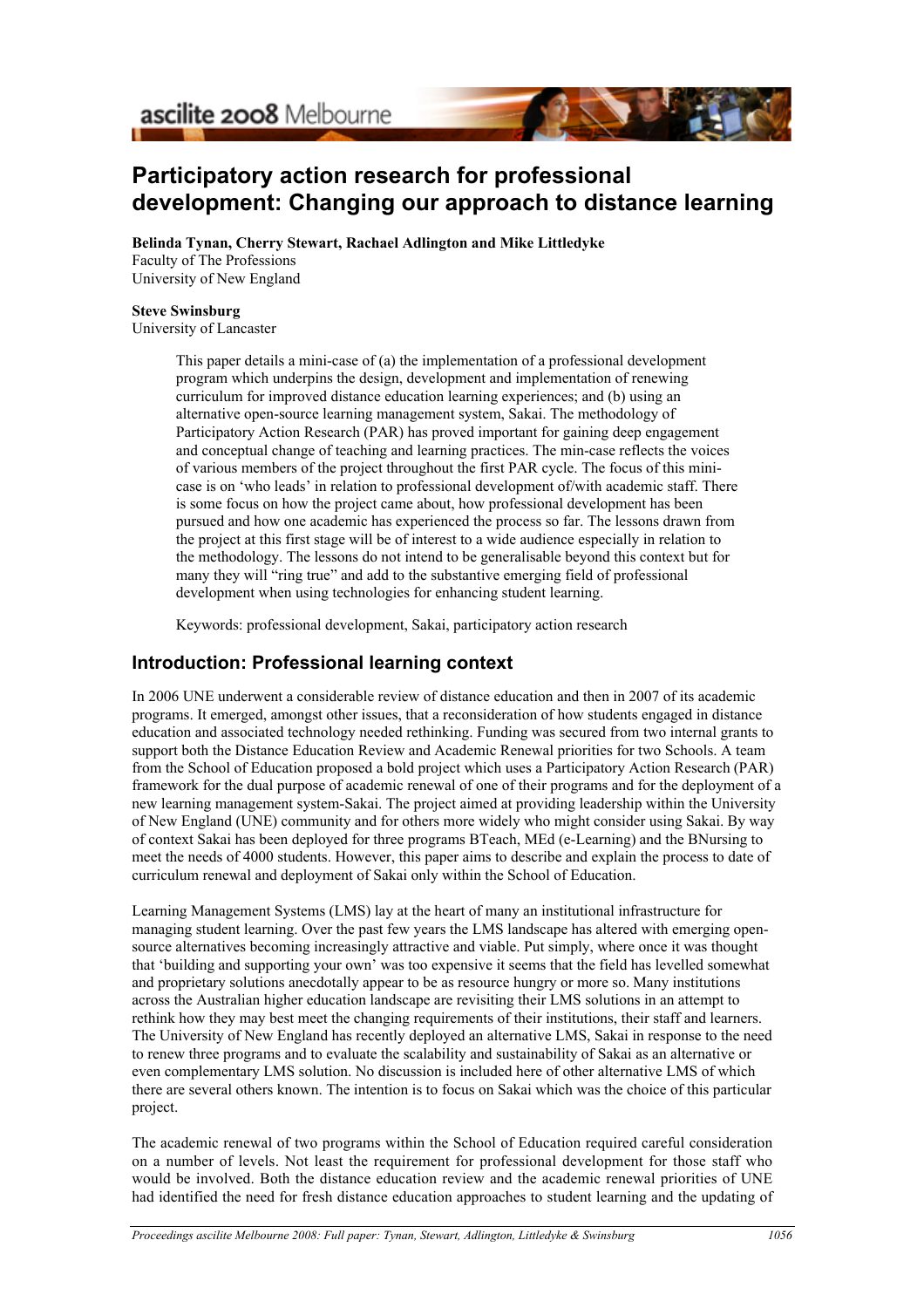staff skills. The dilemma for the project steering group was how to provide much needed professional development in ways that would be engaging, purposeful and appropriate for the change required. At one level, the professional development agenda has revolved around the practical, short-term needs of academics and most often in the form of seminars, workshops, special funded projects and certified programmes (see for example Moore, 2006). There are considerable workload and policy issues which limit the capacity of staff to engage in innovation in learning and teaching.

…we must publish; we must obtain research funding and carry out empirical research; we may have inadequate access to the technical support needed to attempt innovation in our teaching; we are evaluated in our teaching on the basis of student satisfaction and course completion, goals not always compatible with attempting innovative practice; or attempts at innovation, when they do occur, may not fit the organisational practice of our institutions; we may not perceive ourselves any relevance in all these calls for change within our own courses. And yet we are supposed to be educating our own students to become professionals in the new type of educational environments that we do not even know how to demonstrate ourselves. We need to practice the change we are preaching, if we even are preaching it. Who do we look to as models for ourselves? (Collis, 1998, p.3).

For some, there are inadequate incentives to devote additional time to teaching, compared to perceived career benefits of research. From another perspective academics have traditionally been the main drivers of their learning and teaching development. But over time it has emerged that many require the support of a team to develop effective web-based learning experiences. Like Fletcher (2004), Goodyear, deLaat and Lally (2006) state that there is a tension between rigour and prescriptiveness and that there is a requirement for a redistribution of "design power from technical specialists to those who inhabit (educational) spaces- in our case, teachers and learners" (p.213). The convergence of practice and research in this project takes this into account, and attempts to be sensitive to, the needs of the institution, the academic and their students by drawing upon Participatory Action Research methodology.

## **Project methodology**

Key to the development of the project has been the use of PAR. PAR is well known as a research methodology. The four moments of reflection, planning, action and observation that make up PAR are best utilised when there is a high level of collaboration and planned group and individual reflection. Kemmis and McTaggart (1988) define PAR as "collective, self-reflective enquiry undertaken by participants in social situations in order to improve the rationality and justice of their own social...practices" (p 5). There are numerous books and papers which describe the approach and the intention is not to detail those here but rather indicate how the methodology has been used. One example which is highly relevant to this project is demonstrated well by Levy (2006). She outlines her case for "…a broad conceptual framework for designing, facilitating and evaluating 'process support' " (p.226) in web-based learning. Here, action research methodology was used to explore with learning practitioners the relationship between educational design and their outcomes. Over 17 weeks participants engaged in a range of activities and the evaluation of the action research project is provided within the design itself and is one of the few studies identified that connects theory and *practice* fully. The resulting conceptual framework or 'living theory' provides theorising of the connection between domain and process learning which will be useful for the project at UNE.

Consistent with PAR the participants of the project were intending to:

- improve understanding about how to best enhance distance education students' learning experiences
- develop skills and knowledge about pedagogy appropriate for the use in online environments
- be empowered by the leadership opportunity to evaluate appropriate pedagogies and the open-source LMS –Sakai so as to make recommendations to the University community.

The group did not choose PAR but rather PAR found them. A proactive evaluation (Sims et al. 2001 ) project was planned to shape the project which in some ways it does however it emerged that staff engagement was more critical to the success of the project. Consequently, during the scoping and proposal development stage staff to be involved in the project worked collaboratively to define aspirations and this has provided a distinctly grounded and local flavour along with proud ownership. It has also become important for dissemination and acceptance of the project within the School of Education.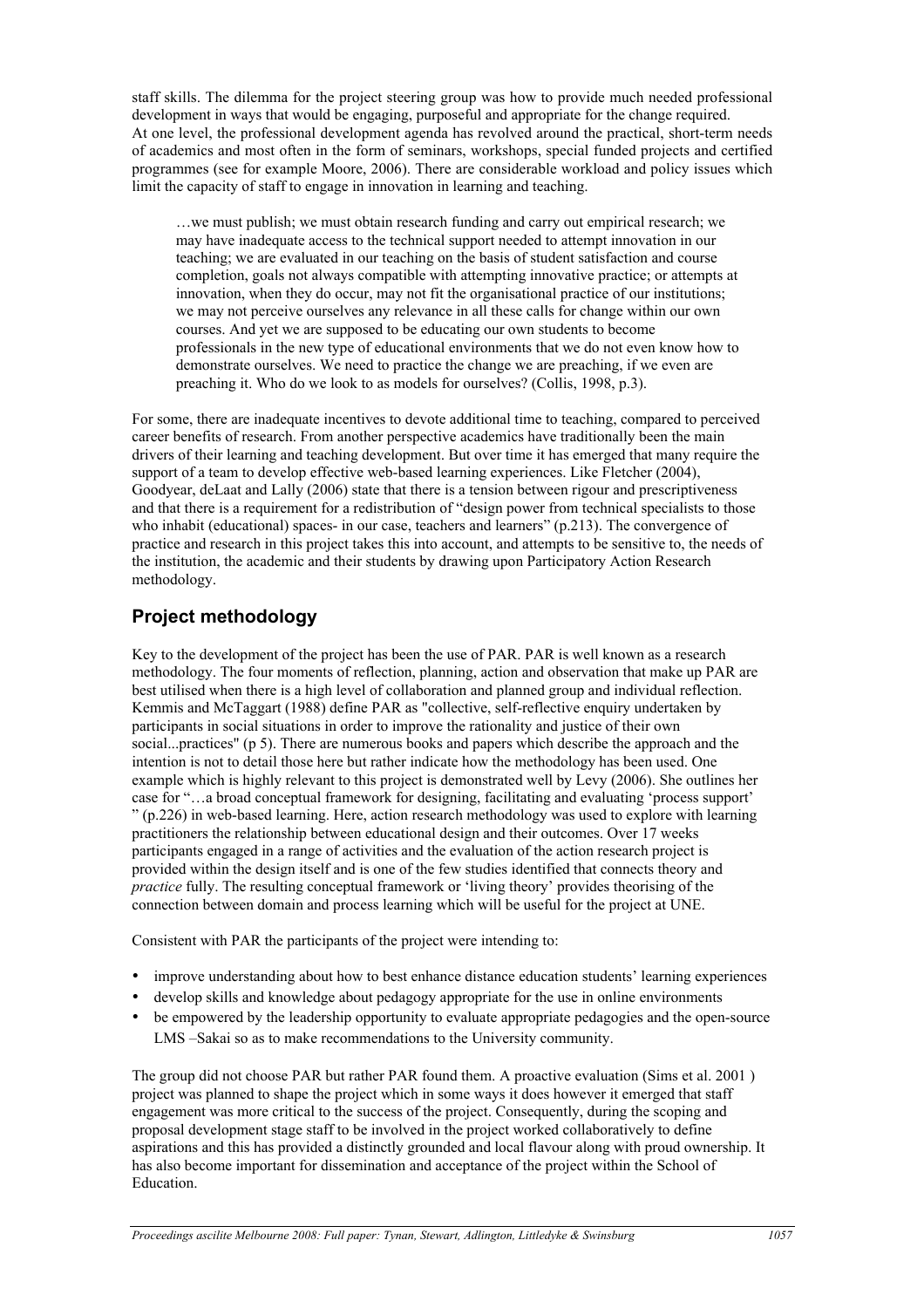Developing staff capacity is "multifaceted and multiplayer, and all aspects need to be integrated, at the institutional level, the instructor level, the student level, the supporting-staff level, the technologyinfrastructure level, the curriculum level, the user-interface level, the procedural level via which the managed change is to occur" (Collis, 1998, p.3). Further Collis is no less relevant from her statement of ten years past that change can be more adequately managed through specific and clear obtainable goals that are less about motherhood statements

There needs to be a mixture of both top-down (leadership, policy, vision, incentives, pressure, coordination, funding, infrastructure provision) and bottom-up (acceptance of the value of the innovation by the individual involved, willingness to move through initial difficulties as well as the unavoidable "implementation dip" that accompanies having to deal on a personal basis with the small and large problems of change and technology, adequate personal skill, access and insight to continue productively) .(p.3).

#### **Stakeholders**

The project stakeholders included the Teaching and Learning Centre (TLC), academic unit coordinators, other staff involved in unit delivery within the School of Education, institution managers, an Educational Designer, a Sakai programmer and students. Each stakeholder had unique roles, responsibilities and rationale for being involved in the project, being directly involved to a greater or lesser extent at different points in the action research cycle. A Project Steering Committee consisting of the key stakeholders was formed to drive the project and ensure it met key milestones. The Steering Committee supported the Project Leader who was relatively new to managing a large-scale project but the project group felt it was equally important to build capacity of emerging staff and particularly to gain skills in project management, people and finance management.

#### **Significance of the project**

The project had three strands of significance. These were

- 1. Pedagogy
	- Researching the effectiveness of using Sakai for the professional preparation of students, specifically pre-service student teachers;
	- Applying and evaluating a social constructivist approach to learning in Sakai;
	- Developing and demonstrating pedagogical models that apply to the development and evaluation of Sakai that could be used and built upon by others in different disciplinary learning contexts.
- 2. Technology
	- Demonstrating a non-commercial built-for-university education Learning Management System;
	- Developing a technology infrastructure that can be built on and used by others in all disciplines across UNE
- 3. Professional Development of academic staff
	- Providing academic staff with contexts for situated learning (Lave  $\&$  Wenger, 1991) relevant to distance education contexts;
	- Providing an alternative infrastructure to support cohorts of student teachers over the coming years;
	- Creating practical opportunities for academic staff to use Information Communication Technologies for teaching and learning;
	- Engaging academic staff in a professional community of practice.

#### **Evaluation**

Evaluation of the project is ongoing and both formative and summative in nature. The purpose of the evaluation strategy is to ascertain the success of the value, aims and outcomes of the project. Much formative feedback comes through the reflective discussions which are held informally and formally through both individual and group meetings. Summative data will be collected through a range of surveys, interviews and diarising by participants. Ethics approval was sought and has been approved. The key outcomes of the project form a matrix with the questions for evaluation:

#### **Key questions for investigation**

- 1. What processes were planned and what were actually put in place for the project?
- 2. Were there any variations from the processes that were initially proposed, and if so, why?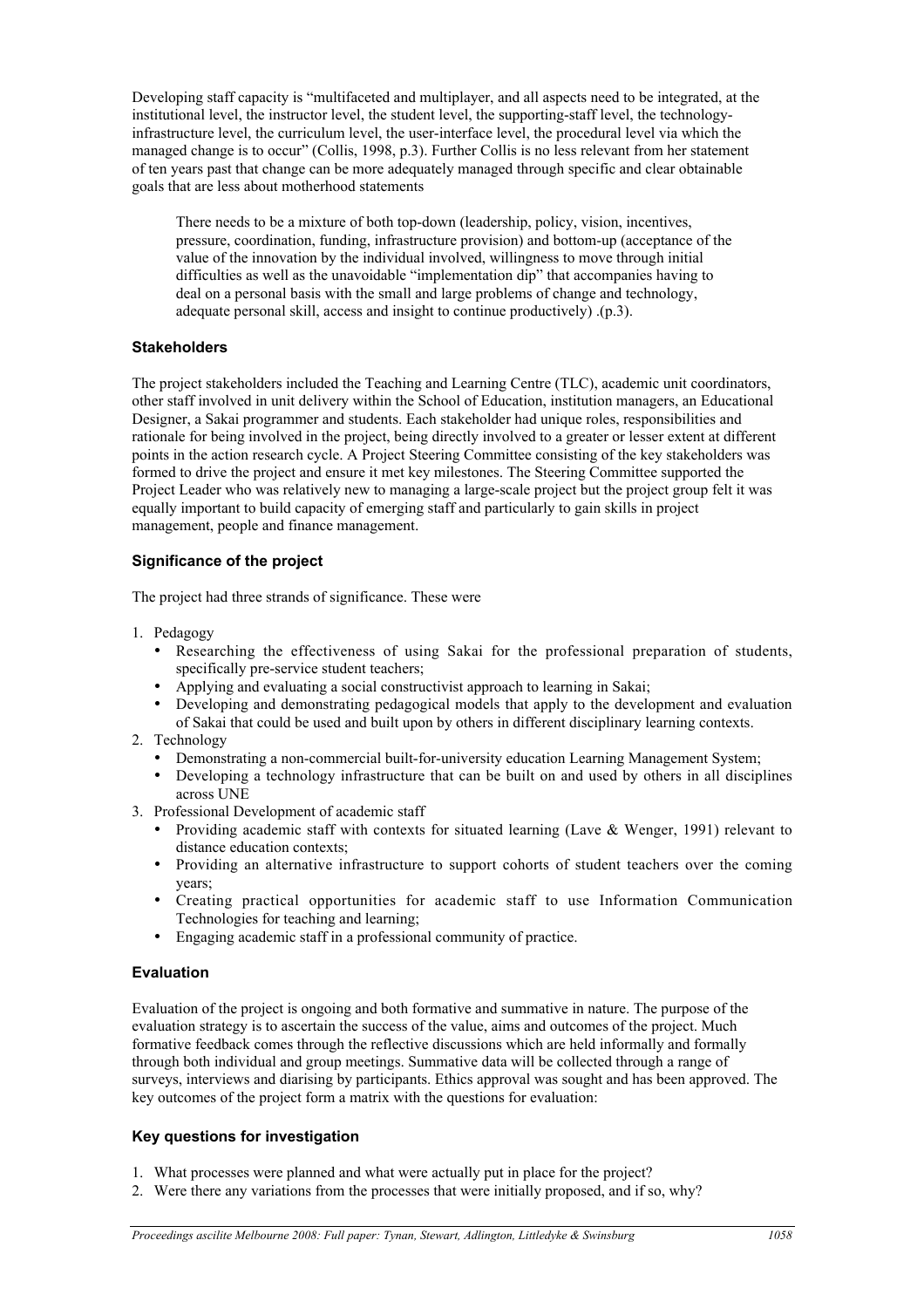- 3. What were the short-term outcomes of the project (those produced within the project timeframe)?
- 4. To what extent have the intended outcomes been achieved?
- 5. What unintended benefits accrued from the project?
- 6. What has been the impact of the dissemination strategy?
- 7. What factors helped and hindered in the achievement of the outcomes?
- 8. What lessons have been learned from this project and how might these be of assistance to other institutions, researchers and practitioners interested in the use of LMS environments to support/enhance teaching and learning?
- 9. How best can other staff be encouraged to take up the outcomes generated by the project?

#### **Project governance and brief**

The project initially involved 24 units of studies from two programs; the BTeach and MEd (eLearning). The project was planned and developed using an action research cycle. It was divided into four discrete stages – reconnaissance, and three iterations of the action research cycle, with units within the BTeach scheduled as a staged *roll-out* over four semesters. The cascading iterations of the project's design allowed for the ongoing evaluation of processes and products, as well as the showcasing of units from one stage as inspiration for the next. In practical terms, allocating each unit to one of three Semesters for the purposes of redesign facilitated human resource and infrastructure sharing as well as the management of external factors, such as Academic staff turnover and leave arrangements. The project was governed and advanced by a three-tiered structure. The *project planning committee* determined actions to implement and advance the project's goals, and attended to administrative matters such as seeking ethics clearance for the project and developed the project's scoping document. This committee included representatives of each of the stakeholder groups (except students), including BTeach and MEd course coordinators, Teaching and Learning Centre representatives, Educational Developers, the project manager (Head of the School of Education), Project Coordinator and original project proposal authors (members of the Information Communications and Technology (ICT) teaching team). The *project development team* implemented actions as determined by the planning committee, mentored project participants (*the project implementation team*) and supported them in curriculum renewal and professional development, and provided technical expertise and support.

#### **Academic staff**

Unit coordinators were responsible for working with the educational designer to redesign their units for effective online distance learning and teaching. For many coordinators, this involved rethinking their approaches to distance education, and shifting the focus from teacher-centred to student-centred learning, and redesigning learning materials that had previously serviced independent and isolated self-study. To assist Unit Coordinators with this large task, they were provided with an incentive so that they could be released from marking duties for 45 hours for each unit they were redesigning. Unit Coordinators were asked to examine their learning design for ways to improve delivery that would take advantage of the online learning environment. Sims' et al. (R. Sims *et al.*, 2002) '*proactive evaluation'* framework was used to inform the online learning redesign. It presupposes that creating online learning environments is more effective if 'criteria by which the environments and resources might normally be evaluated, … are addressed during the planning phase' (R. Sims *et al.*, 2002). Criteria for effective, collaborative, participatory online learning environments were established prior to learning design, and individual coordinators and the educational designer jointly evaluated and redesigned units.

For many academic staff, changes to large cohort units needed to consider alongside student learning outcomes pragmatic solutions to managing learning activities. Incumbent on academic staff were the dual tasks of designing learning experiences that took into account multiple staff and large cohorts, as well as ensuring teaching staff engaged in professional development in effective online pedagogy and in using the online learning environment resources and tools. Teaching staff also needed to reconceptualise their conceptual models of distance education. Staff were also encouraged to participate in a number of other professional learning experiences provided by the educational designer working within the project. Besides one-to-one 'elbow support' a gala event was held to showcase the learning and teaching strategies and tools employed most effectively by Stage 1 Coordinators. All Stage 1 Coordinators were invited to present feature components of their units to Stage 2 Coordinators and other interested parties. This event was an opportunity to reflect on the processes and products of Stage 1 and 'inspire' the journey for Stage 2 coordinators. It was conducted at the start of the second action cycle of Stage 2 Redesign, to coincide with Stage 1's implementation of units. Following the Redevelopment and Implementation stages in Cycle 1, staff were asked to re-evaluate their professional development experiences, the learning strategies and tools used, as well as the Sakai environment. This was an ongoing process, and utilised formal and informal self-evaluation and evaluation by students.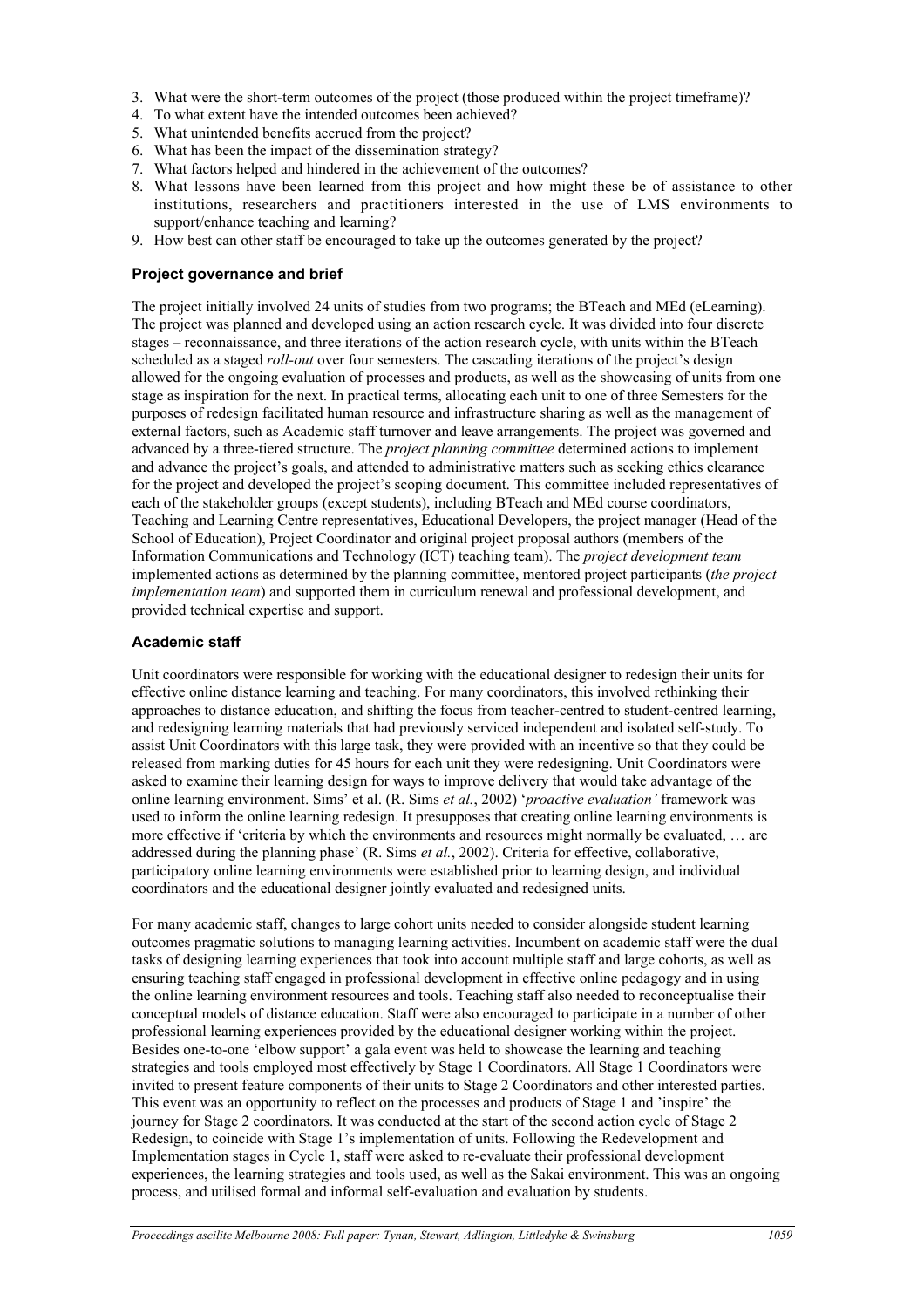#### **Students**

The student voice is of utmost importance in the redesign of learning experiences. Although, the data was mostly summative and quantitative in character there were a variety of student comments that could be drawn from that emerged through using CEQuery across student evaluations. Previous unit evaluations were also consulted regarding aspects of learning and teaching that worked well, as well as those that did not. The university-wide student satisfaction data was also consulted, as well as the findings of the University's Distance Education Review (UNE, 2005). Students also provided solicited and unsolicited evaluation of the Sakai learning environment, tools and learning strategies as they engaged during the Implementation Semester for each Unit. Students were also asked to provide evaluative feedback both formally through the official Unit evaluation processes, and informally by some unit coordinators who used tool such as anonymised forums and wikis within the learning environment.

#### **Educational designer**

The Sakai project utilised the expertise of an educational designer, who was located within the School of Education. The primary responsibility of the educational designer was to work with academic staff to redesign unit materials and learning experiences for effective online distance education delivery. This process involved determining the knowledge base, competency and confidence of academic staff to design learning for and operate within an online environment.

The educational designer provided professional learning for staff members in online learning pedagogy and design, as well as developing technology skills. Both of these areas were necessary to develop concurrently, but each to varying degrees in individuals. Owing to the large variations in learning needs, time commitments and preferred professional development delivery modes, a number of strategies were utilised, including 1:1 individual instruction (elbow support), often at the point of need, small group ad hoc support, as well as planned ongoing large group professional development opportunities. Importantly, the Educational Developer managed the professional development of staff and unit redesign in a manner that ensured new learning experiences for staff and students alike were oriented within solid pedagogical theoretical frameworks.

The educational designer was embedded in the school and located in physical proximity to all project participants. In particular it was non-threatening for academic staff to 'drop-in' small queries or make an appointment to discuss more involved ideas with their learning designs. This was a successful strategy as it provided opportunities for non--threatening interaction between individual and groups who were often grappling with similar issues.

#### **Sakai web developer**

The Sakai project employed a web developer to install, maintain and upgrade the learning management system. The web developer was required to both maintain and customise the system as the wants and needs of academics and the educational designer pushed the boundaries of Sakai. As Sakai is an open source learning and collaboration environment, it can be customised to meet the needs of its users (http://sakaiproject.org/). The Sakai community is constantly fixing issues and adding new features to the system, and many of these were incorporated into our system by the web developer. Similarly, improvements made by our web developer within our system were shared with the rest of the global community. In particular were a suite of web services that extended the existing Sakai web service framework for integrating other systems within Sakai, and a conversion utility to take content and assessments from other proprietary learning management systems, and bring it into Sakai (Swinsberg, 2007). As learning designs were mounted within Sakai, new learning tools were trialled. 'Bugs' were identified and rectified where possible, and ideal functionality and tools were defined as future development tasks. When Units became active in the Implementation Semesters of each Stage, Coordinators, teaching staff and students identified further issues with tools and the environment, and, these were either rectified by the web programmer or earmarked for future development as resources become available. In some instances, learning experiences were modified when tools and the environment did not behave as expected. While the focus of the project was using technology to support pedagogy, in such instances, learning was modified to accommodate existing technology.

Having only one developer focusing on Sakai brought its own issues. The web programmer was not solely working on Sakai so at times work-tasks had to be prioritised amongst others. In times of high workload, not enough focus was able to be given to Sakai in the timely fixing of any issues that arose. In addition, limited IT infrastructure behind Sakai caused some unexpected system outages. Not enough was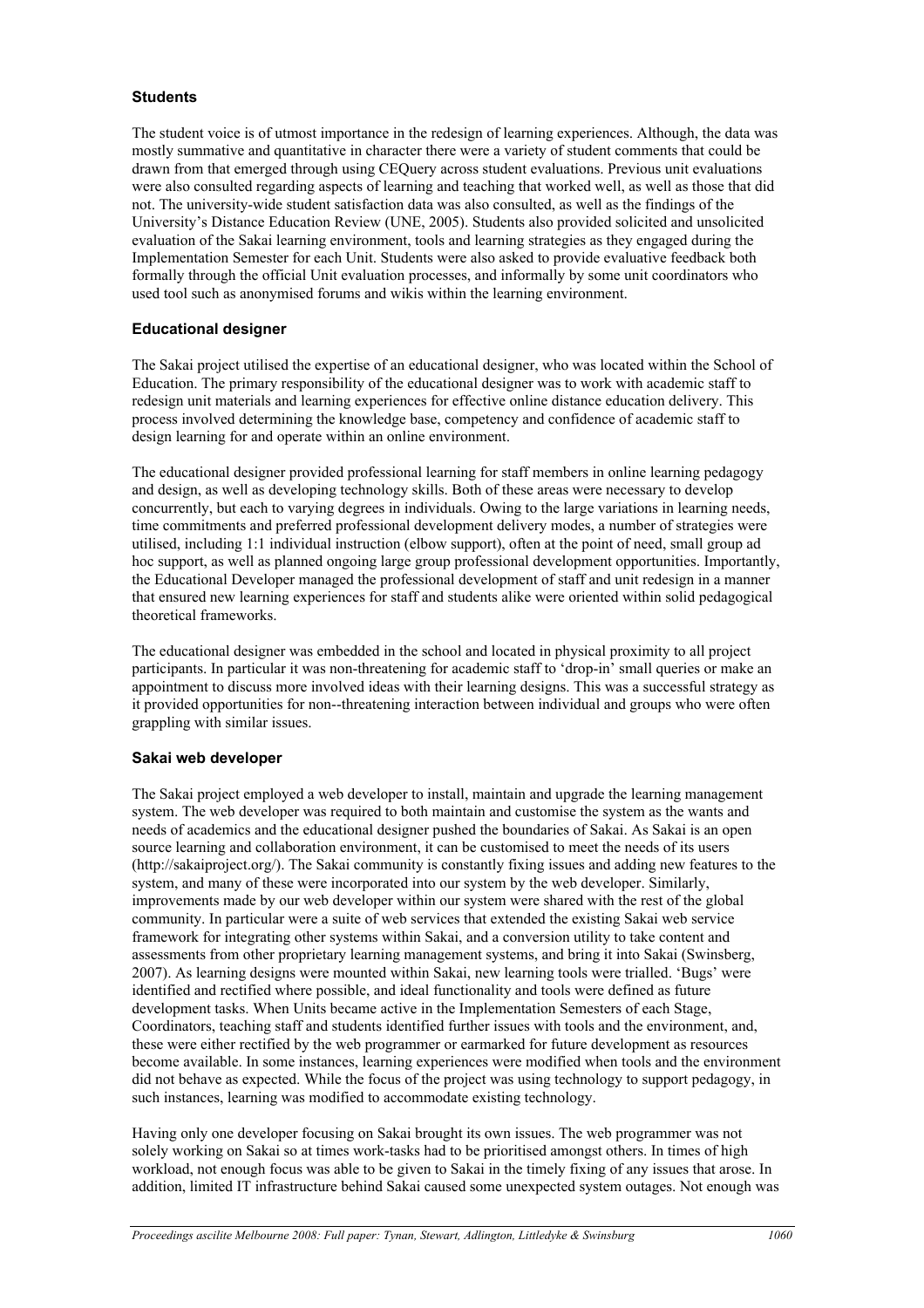known technically about Sakai before implementation, in order to provide the best level of hardware infrastructure support. As the project progressed, more was learnt about the system and a set of recommendations were sought from the Sakai Foundation and the Sakai community about how best to proceed with a possible future scaling of the project. It has also been confirmed that the technical human quantity behind the project, the sole web developer, was insufficient to cope with the upgrades and support required for a project of this size. Like many projects much good will is relied upon.

### **The educational design process**

Appropriate online pedagogies, incorporating an array of strategies supporting intellectual engagement, connectedness to the wider world, supportive environments, and recognition of difference, often require a review by educators of their conceptual models of teaching and learning (Laurillard, 2002; Salmon 2002; Goodyear, 2005) As Barnes & Tynan (2007) note the latest cohort of undergraduates and their teachers live in different technological worlds and the transfer of print-based materials, aptly described as 'shovelware' by Morrison & Anglin, (2006) does not achieve engagement or a buzzing learning environment. Whereas technologies have been demonstrated to afford the development of new pedagogies (Laurillard, 2002; Salmon, 2002; Siemens, 2002; Sims, 2006). Furthermore many academics tend to replicate what they have always done (Hannon, 2008; Kirkup and Kirkwood, 2005). Phillips (2005) states that the "major issues associated with the effectiveness of elearning environments are not related to technology" but to "our understanding of learning and the mismatch between empirical results about how people learn and ways that institutions and individuals conceive of teaching. (p. 544) " Individuals are often not aware of deeply ingrained beliefs about teaching and learning, and how they restrain alternative pedagogies (Raths, 2005). The inertia of deeply entrenched conceptual models can overwhelm; it can impede engagement and learning (Senge, 2006; Khosrow-Pour, 2000). To confront this challenge we designed situations where academic staff were encourage to question their conceptions of learning and teaching. In this case the role of the educational designer was complex and she was at times coach, mentor and a supportive peer providing invaluable interactions (Juwah, 2006). One aim being to encourage the use of pedagogies rich in "collaborative knowledge construction, information seeking and sharing, reflection, debate, and problem-based learning (Bonk & Dennen, 2002). When the opportunity arose, the educational designer also discussed various models of online learning, emphasising both the five stage framework of Salmon (2003) and the integrated networked models of Sims (2006) and Siemens (2005). Some coordinators engaged in debate about the effectiveness and usefulness of such models, while others were not ready to do so. The educational designer focused on sharing visions for an interactive learning ecology (Siemens, 2005), focusing energy on the learning design process, and explaining the technology and Sakai system and the pedagogy of each of the related tools.

#### **Stage 1**

Stage 1 of the redesign process for the Education faculty involved 11 academic staff. Multi-focused professional learning opportunities were made available according to demand. These included 1:1 educational designer consultations, formal workshops, quick 1:1 tutorials in Sakai, small group ad hoc training sessions on computers, online tutorials, an online team-based learning program, and informal conversation with colleagues and/or the educational designer. The project steering committee realised that a range of professional development options were required and Figure 1 illustrates the variety of professional learning activities that were made available to staff.

All academic staff had a 1:1 consultation with the educational designer. Workshops then followed and if appropriate were generally planned for groups where there were similar queries or needs. They were scheduled for participant convenience rather than expert provider convenience. The workshops were additionally considered as group problem-solving opportunities. Through multiple forms of engagement it was intended to foster a personal mastery paradigm, engaging with colleagues to share visions and engaging in discussion about personal conceptions of teaching and learning. It was felt that each interaction was enhanced by dialogue and supported both individual and group learning.

## **An example of the unit design process**

An example of the process is shown in the re-development of a large cohort (130 students) distance learning primary science and technology pre-service teacher education course. Constructivist teaching approaches are commonly espoused for such courses, as it is important for academic staff to take into account the prior views and experiences of learners for meaningful learning to occur (Garbett & Tynan, 2004; Littledyke and Huxford, 1998). Pre-service teachers need to develop their own learning in the subject area, pedagogy associated with teaching the subject area and strategies for dealing with more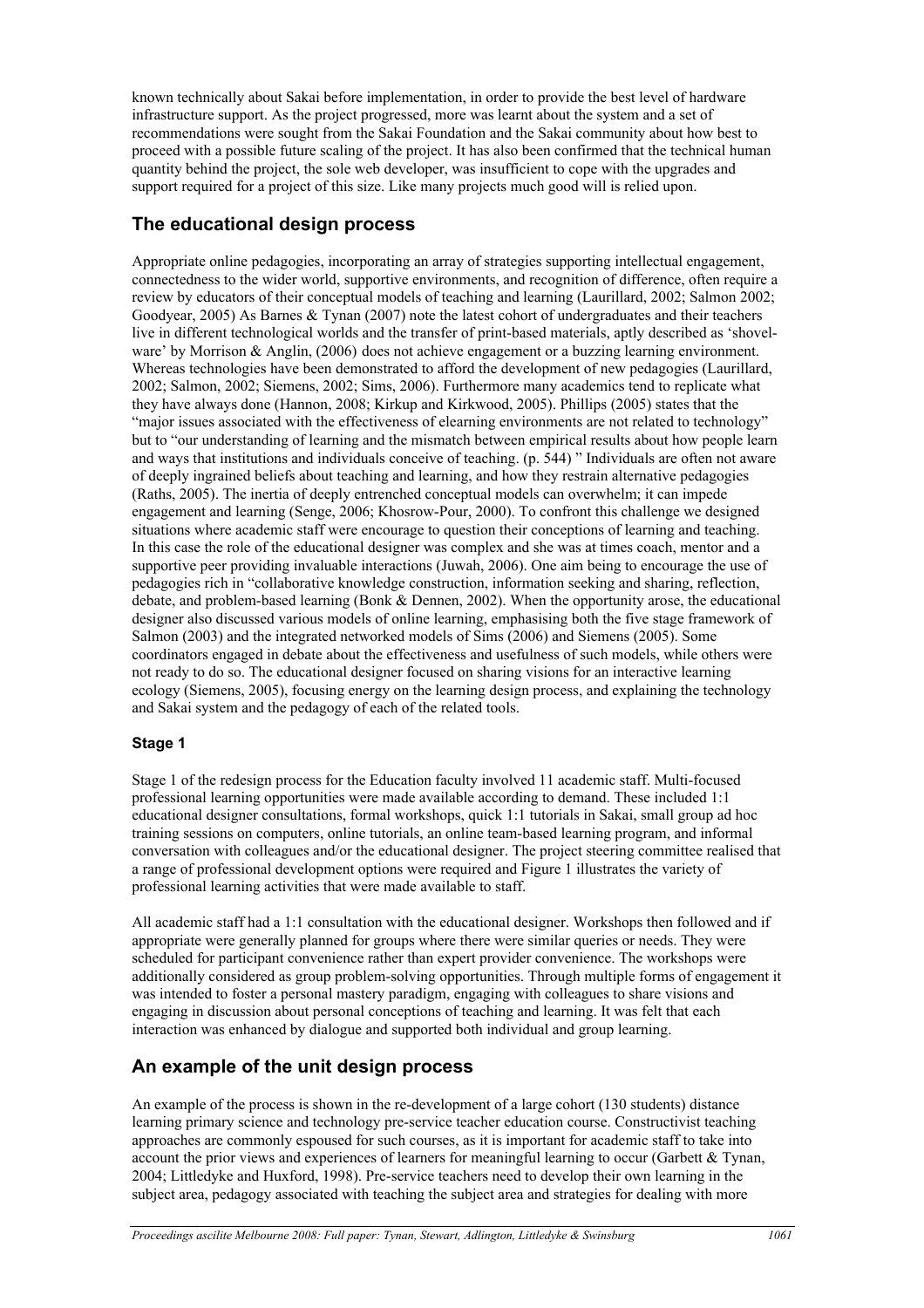

**Figure 1 Professional development options**

abstract ideas such, by way of example, as managing diversity in classrooms. Constructivist approaches to learning are based on social interaction so critical to the design of this unit were opportunities for preservice teachers to hear others' views and have their own views challenged or extended.

The previous iteration had used learning materials that espoused constructivist teaching approaches and a residential school provided practical examples in a restricted time scale. The on-line environment was mainly used as a repository of learning materials for individual access, and an unstructured discussion forum that was mainly used for questions directed predominantly to the academic staff member. It was decided to create small groups of students for the on-line environment to facilitate focused discussion in manageable sized groups, which were called peer support groups (Salmon, 2002). Their primary function was to promote interaction and shared experience and expertise among the group. Collaborative group work is well known to enable deep learning and also met the design requirement for peer engagement (Head, 2003).The Sakai environment was designed in the following way to facilitate this:

All learning content/resources were initially provided in the unit materials section. These included pdf files of readings, other recommended library readings with access to selected linked e-reserve texts, full assessment details and audio podcasts summarising important topics, plus guidance for using the Sakai site and university support systems. A unit overview section provided the aims, purposes, learning outcomes and overall structure of the course. In this way students had immediate access to everything they needed individually for the course. An initial announcement directed students to the unit content/resources section to familiarise themselves with the course learning materials and an introductory podcast, which outlined the outcomes of the course, its structure to support their learning and details of assessment. It was important that this course had a meta-layer whereby pre-service teachers could experience constructivist design and recognise it for what it was - a model of good practice.

Using Salmon's 5-stage Model (2002) the initial announcement also invited each pre-service teacher to introduce him/herself in a forum thread, to provide a brief history and to state their aspirations for the course, as a way of promoting a sense of presence and identity in the group as a whole. The activity also helped the students familiarise themselves with the site, and was intended to make them feel at ease in the social environment and supported their navigation through the site. Thereafter announcements were made weekly throughout the course to introduce the learning activities and assessment requirements in a staged sequence, supported by audio podcasts produced by the coordinator to give a personal element to enhance communication and group identity. The weekly announcements also introduced reflective comments by the coordinator about important developments or any issues that emerged through the forum discussions. Each announcement on the site was also sent to each student's email address to ensure that all participants were reminded of developments and were engaged in the process. The sequenced activities, reinforced weekly though announcements, were included in the calendar, so the information was available via a number of routes, to make navigation through the site as easy as possible.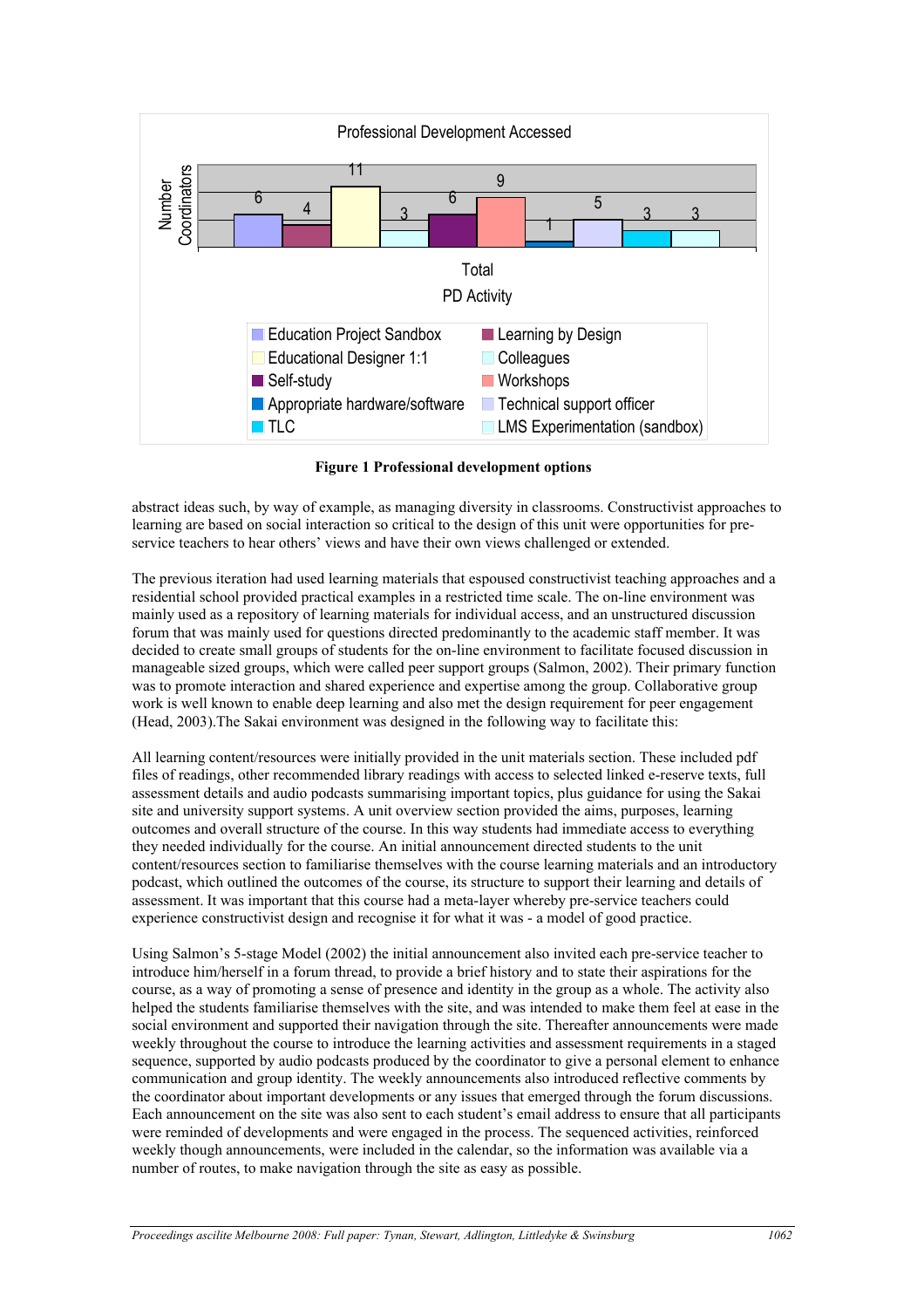In keeping with Salmon's (2002) learning levels, a welcoming and encouraging stage allowing students to become familiar with the LMS was initiated. After initial introductions, students were invited to join peer support groups in the wiki, which was set up with 25 groups with space for six students in each, as experience of running seminars suggests that around six is an optimum number for group interaction. The peer support groups gave themselves names (such as 'Wiki Warriors', 'Science of Seven' [group 7], 'Hi 5ers' [group 5]), to personalise their group identity. Students self-selected into the groups on the basis of people they knew, similar postcodes, similar interests, or just to find a group that had space in some cases. Students demonstrated a great willingness to support each other in learning the LMS tools, and quickly moved into Salmon's stage 2 of online socialisation (2002).

Organising the units of study in this manner contributed to the interactivity between students, so that many groups were well into Stage 3 – Information Exchange (Salmon, 2002). Over successive weeks students were encouraged to listen to a series of podcasts introducing the central ideas of constructivism as an approach to teaching the subject, as well as being directed to relevant reading. They were asked in their peer support groups in the wiki to discuss and produce the group's summarised reflective views about what science and technology is, why it is relevant to primary children, what is important about teaching it, as well as their own aspirations and concerns as prospective teachers. The groups' summarised views were posted in appropriate form threads. The coordinator engaged in the forum postings by adding reflections, additional comments or summarising important ideas raised by all the groups. Such summaries were also added to the announcements for general reading. By week four of the semester groups were producing well considered summaries as illustrated by the group 'Three Thistle Thimble':

- 1. Showing them that science is actually a part of the world they live in, not separate from it, ie they are already scientists, and by integrating it as much as possible with other KEY LEARNING AREA'Ss (Student 1).
- 2. Curriculum integration; S&T is not a stand alone subject in school or in their communities (Student 2).
- 3. Making it relevant and using the wow factor for full advantage (Student 3).
- 4. Initially using a little 'Science Magic' to rivet the eyes and minds, but consolidated with achievable small group, stage appropriate 'hands on' work (Student 4).
- 5. Finding the topic that interests them and exploring it with a focus on science and technology. A lead by example approach with enthusiasm and interest (Student 5).
- 6. Making it real, not something contained in textbooks, letting them experience the thrill of scientific discovery in a hands on way, embedding learning in the context of their actual world and basing it on children's actual questions about this world (Student 6).

Students were encouraged to use the peer support groups in the wikis to share ideas and help each other as much as they could if there were issues they were not clear about. This was to promote the idea that any learning group has existing expertise and experience that is valuable and interesting to everyone in the group, as well as creating a structure that would produce group confidence and shared learning. The chat room was also available for real time discussions. When there were problems where other students couldn't help, forum threads were available for individual or group questions, which the coordinator and students from all the groups could engage in or view, so making the learning experience as transparent, democratic and efficient as possible. The blogger was also available for postings of ideas for resources, relevant websites and general sharing of reflections and summaries of the science activities that the students had been asked to produce for presentation to a residential school, so that the materials produced by all students were accessible to the whole cohort. In addition, there was an assignment e-submission section that also provided details of students' grades and details about agreed extensions.

Assessment included individual submissions of justified plans for teaching based on a constructivist framework to support children's' learning (90%), but 10% was also allocated for participation (not graded) in directed on-line discussion activities. The small allocation for grading rewarded the time students put into the process and encouraged all to participate beyond the minimum requirements as much as they needed to. The 10% allocation for directed discussion activities included the groups' reflections on the nature of the subject and strategies for teaching, plus reflective evaluative comments on the experience of the residential school and the course as a whole. Such reflection engaged students in shared metacognition of their learning process, which is an important part of the constructivist learning process for meaningful learning (Littledyke and Huxford, 1998).

The Sakai structure ensured that all students had access to learning materials, but they were able to interact with each other to facilitate the social element of constructivism. The structure was also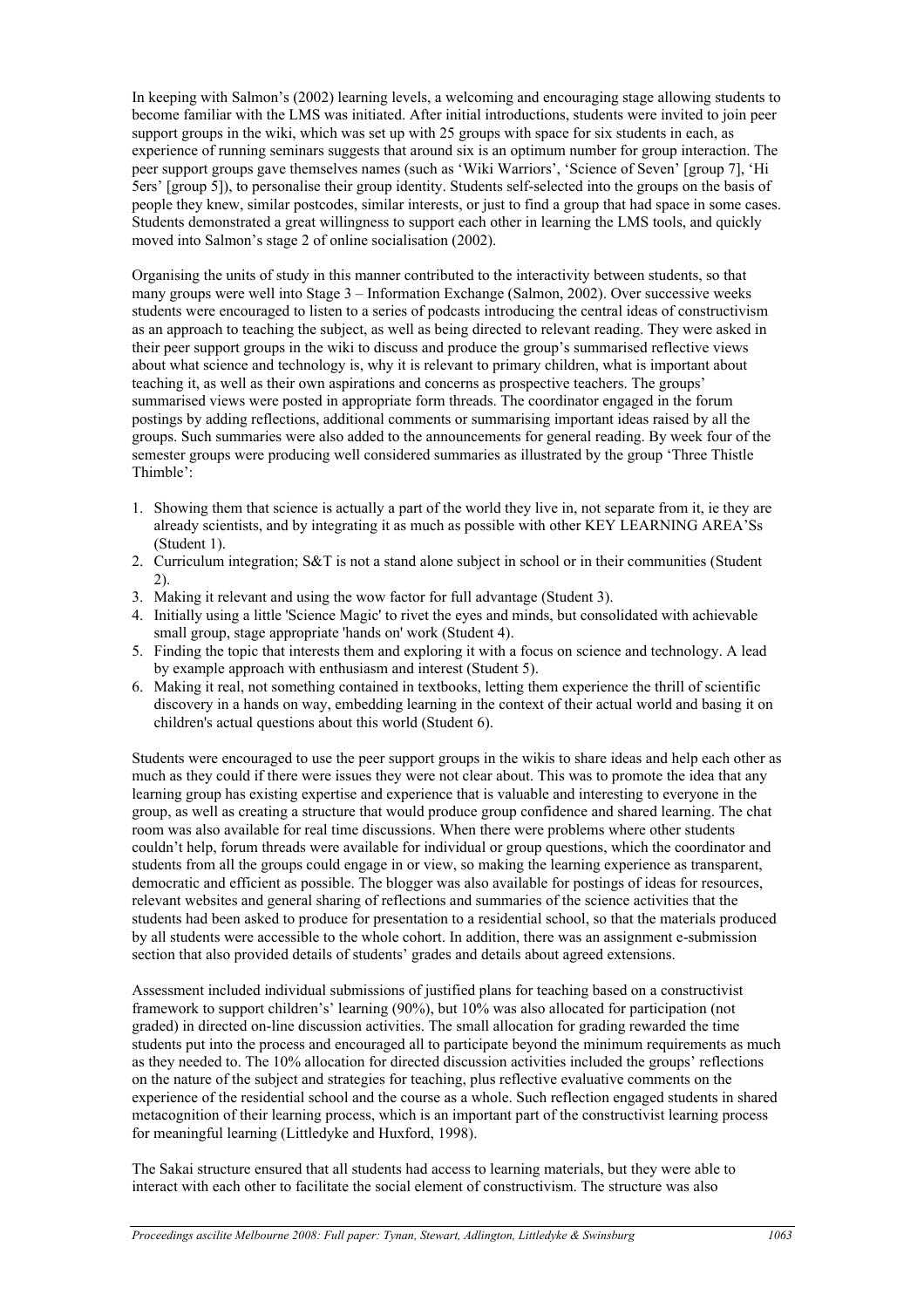manageable for the coordinator, as it was made clear that group discussions in the wiki and chat room were the students' domain, while coordinator interaction was focussed on the forum threads of summarised peer group comments or threads for specific issues that could not be satisfactorily answered by peer support groups. Participation in the online activities was very high with some 95% active participation in directed activities, and with a high level of further interaction than was minimally required. This is far higher than was usual for on-line interaction. The evaluations of the course were very positive about the support provided for the students' learning (a detailed analysis of this will be presented elsewhere), which indicates that the structure was successful in promoting a sense of social learning and interaction to enhance reflective understanding of the students' progress as learners and teachers of science and technology.

### **Conclusion**

This paper has detailed a mini-case of the implementation of a professional development approach to the design, development and implementation of renewing curriculum for improved distance education learning experiences when using an alternative open-source learning management system-Sakai. The methodology of Participatory Action Research has demonstrably engaged academic staff within the project and enabled deep engagement and conceptual change of teaching and learning practices. The voices of various members of the project throughout the first PAR cycle have been reported as demonstration of the scope and potential of this methodology as a way to underpin conceptual change of teaching and learning practices amongst staff. The focus of 'who leads' through PAR is significant to engagement and also the issue of empowerment. The lessons drawn from the project at this first stage include issues of flexibility and the ability of the project to alter quickly to meet the needs of the staff involved. It appears that individualised and group professional development has created energy and enthusiasm for attempting new ways of engaging and motivating students in the Sakai learning environment. Further, that it is important that pedagogy drives alongside technical capacity of Sakai learning opportunities for students. The big lesson for this project regarding who leads is perhaps more about 'what leads'. The arguments about pedagogy and technology and the *push pull* associated with this oft quoted has become redundant. Rather through PAR it has become a matter of academic staff leading their own conceptual change through engagement of the methodology and support from other stakeholders who can support change. The project will continue through two more cycles and further lessons will be drawn in the future about sustainability and scalability of the approach. The project team believe that this approach is useful for others intending to make significant contributions to enhancing student learning experiences in online earning environments.

## **References**

- Barnes, C., & Tynan, B. (2007). The adventures of Miranda in the brave new world: Learning in a Web 2.0 millennium. *ALT-J*, 15(3),189–200.
- Bonk, C., & Dennen, V. (2003). Frameworks for research, design, benchmarks, training and pedagogy in web-based distance education. *Handbook of distance education*. Mahwah, NJ: Lawrence Eribaum Associates. (pp329-344).
- Collis, B. (1998). Implementing innovative teaching across the faculty via the www. Retrieved from: http://education2.edte.utwente.nl/teletophomepage.nsf/\$DefaultView/36EF8F34F88A53C9412566C7 003429D1/\$file/site.doc
- Fletcher, M. (2004). Roles in support of teaching and learning. In *Beyond the comfort zone: Proceedings ASCILITE Perth 2004*. http://www.ascilite.org.au/conferences/perth04/procs/fletcher-m.htm
- Garbett, D. & Tynan, B. (2004). Preliminary findings: Early childhood student teachers' perception of their confidence and competence, *Journal of Early Childhood Teacher Education*, 25, 65-74.
- Goodyear, P. (2005). Educational design and networked learning: Patterns, pattern languages and design practice. *Australasian Journal of Educational Technology*, 21(1), 82-101. http://www.ascilite.org.au/ajet/ajet21/goodyear.html
- Goodyear, P., de Laat, M., Lally, V. (2006). Using pattern languages to mediate theory-praxis conversations in design for networked learning. *ALT-J*, 14(3), pp. 211-223.
- Hannon, J. (2008). Doing staff development: Practices, dilemmas and technologies. *Australasian Journal of Educational Technology*, 24(1), 15–29. http://www.ascilite.org.au/ajet/ajet24/hannon.html
- Head, G. (2003). Effective collaboration: Deep collaboration as an essential element of the learning process. *Journal of Educational Enquiry* 4(2). Retreived from http://eprints.gla.ac.uk/2215/
- Juwah, C. (Ed.). (2006). *Interactions in online education: Implications for theory and practice*. London: Routledge Taylor & Francis Group.
- Kemmis, S. & R. McTaggart (1988) *The action research planner*, 3rd ed, Geelong: Deakin University.